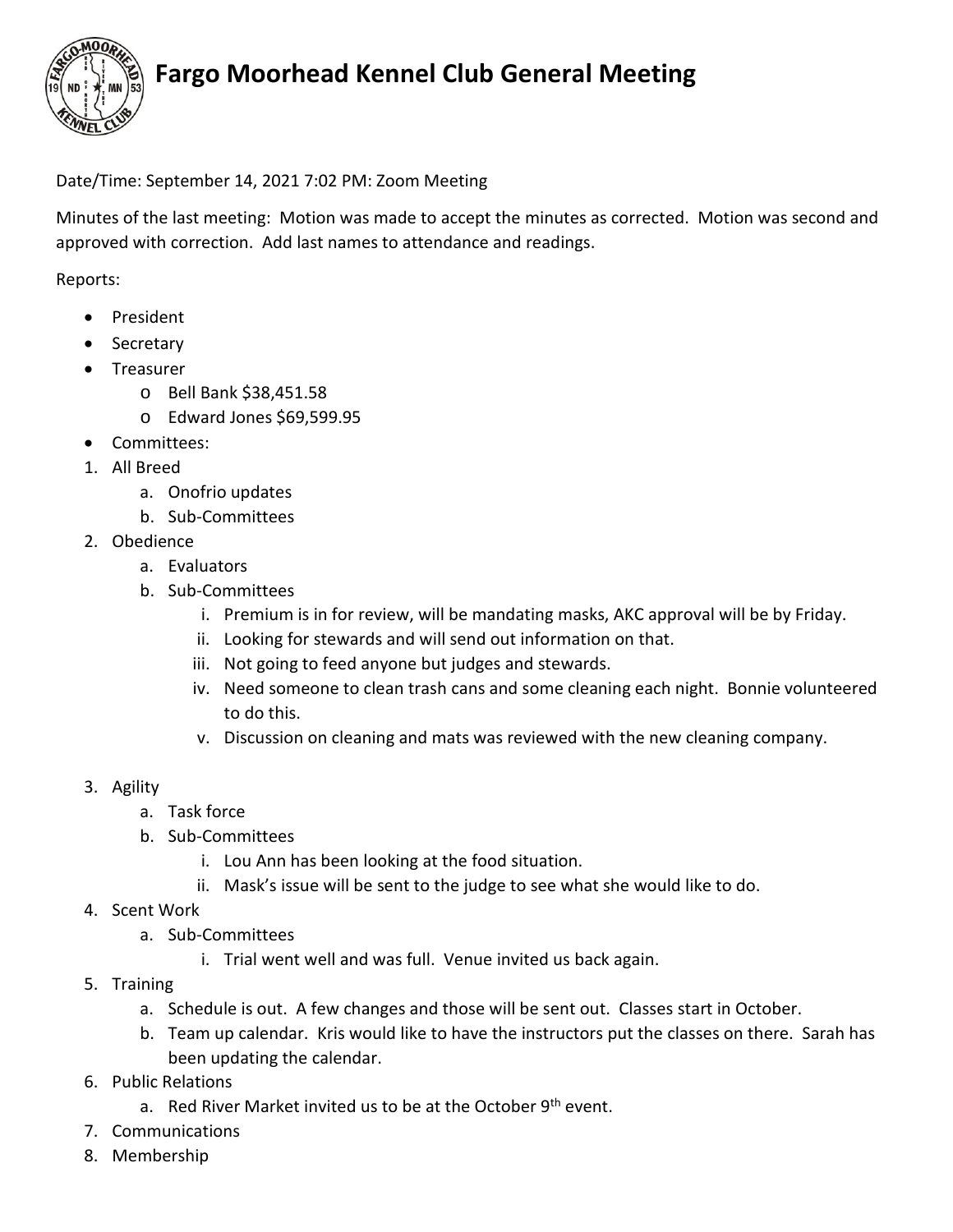

## **Fargo Moorhead Kennel Club General Meeting**

- a. Membership form has been adjusted to match our new membership year. Forms will be at move in night for convenience. Need to be sure to fill out the part you are interested in helping with.
- 9. Fair Liaison
	- a. Expo building has new locks and waiting to obtain the keys.
	- b. Move in date is September 29<sup>th</sup> at 5:30.

### 10. Building Manager

a. Bonnie is going to ask Jim, Kyle and Jordan to help put the mats down.

b.

### Unfinished Business:

- Edward Jones
	- o All money has been transferred over and Julie is going to talk with them to see if there is anything else we can do to generate money.
- Infectious Disease Policy
	- o Sarah is working on this
- Update Cleaning company
	- o Julie has a signed contract with Quality Cleaners. They will be coming out on Thursday mornings to clean. They will also do the mats when needed. They will clean on September 23<sup>rd</sup> for the first time.
- Update QuickBooks
	- o Quickbooks is now online. Due to old files that will not upload, a new file will be started.
- AKC Member update
	- o Just heard we are voted in by AKC.
	- o AKC Gazette lists our First License Trial was 6/15/1957. 64 years ago

### New Business:

- Nominating committee
	- o Board of Directors: Claire Smith, Ann Hopp, Amy Campbell
	- o AKC Delegate: Jean Evanoff
	- o More Nominations?
		- **Julie nominates Bonnie Jangula**
	- o Election is at the October General Meeting at the Expo Building.

#### Readings:

Emily Gion second reading has a Standard Poodle and doing obedience. Voted and passed.

Brags: